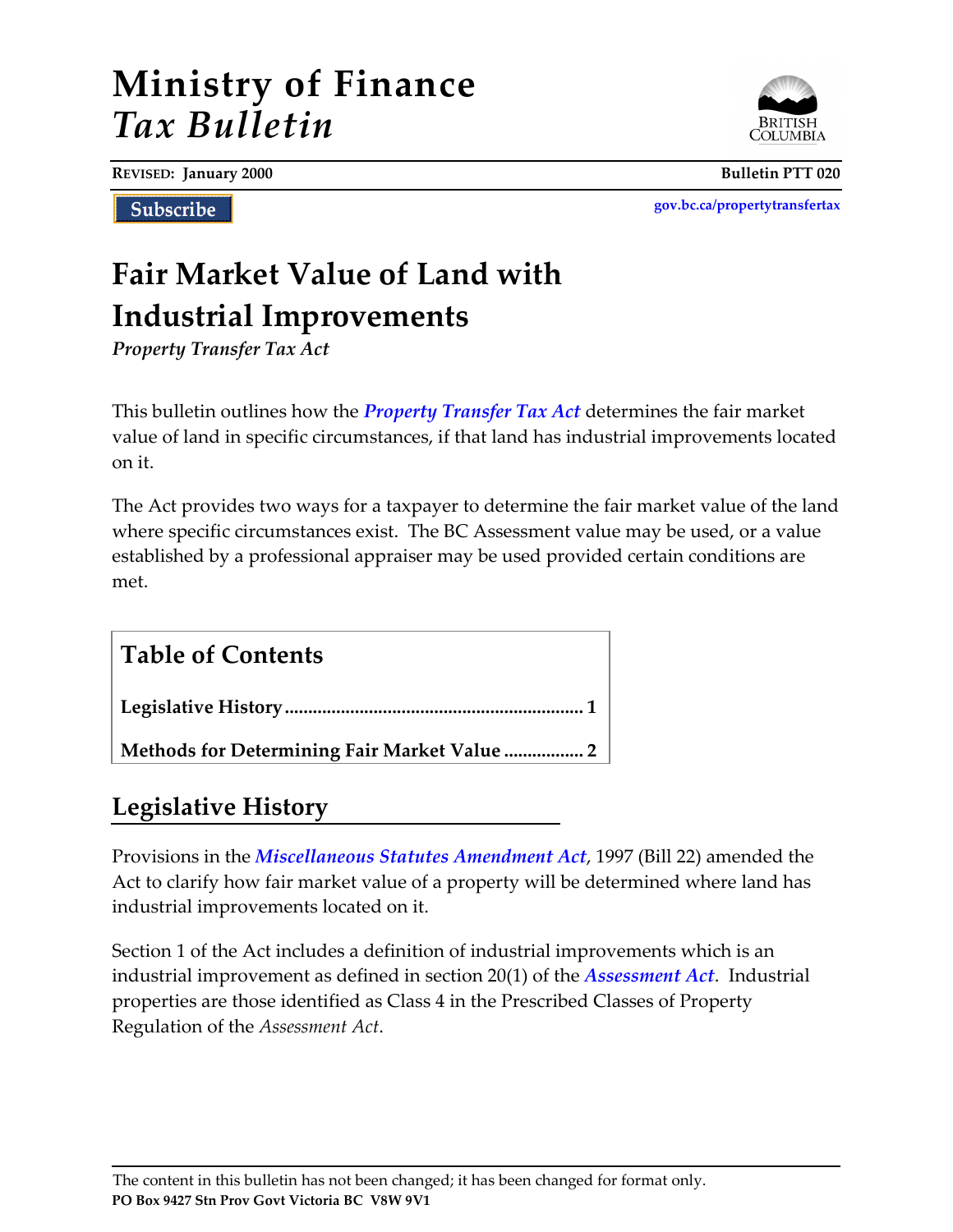Section 1.1 of the Act states that where land is being transferred either from the provincial government, or between associated corporations, and there are industrial improvements on that land, determination of the fair market value of the land transferred must follow the remaining provisions in the section. Associated corporations under this section are companies that are associated under section 256 of the *Income Tax Act* **[\(Canada\)](http://laws.justice.gc.ca/en/i-3.3/)**.

### **Methods for Determining Fair Market Value**

Where the above qualifications are met, there are two ways to value the property. The taxpayer may either:

- 1. accept BC Assessment's value of the property as its fair market value, or
- 2. at their own expense, have a professional appraiser determine the property's fair market value. This appraiser would have to use accepted appraisal techniques and methods to qualify under this section.

### **Professional Appraisal**

If the taxpayer chooses to have an appraisal done at their own expense to determine the fair market value of the property, the Act places limits on who may do the appraisal and how that appraisal must be conducted.

#### **Who may conduct the appraisal?**

The appraisal may be done by either:

- 1. a person designated as Accredited Appraiser Canadian Institute by the Appraisal Institute of Canada, **or**
- 2. a person qualified as an appraiser by the Real Estate Institute of British Columbia.

#### **How is the appraisal to be conducted?**

For the appraisal to qualify under section 1.1, the fair market value must be based on the following principles:

- 1. the value is to be the value of the unencumbered fee simple interest as of the date that there is an application to register the taxable transaction,
- 2. the valuation must conform to the Uniform Standards of Professional Appraisal Practice and the Canadian Supplement,
- 3. the valuation must be the price that the land would probably bring on the open market with all the conditions necessary for a fair sale, and